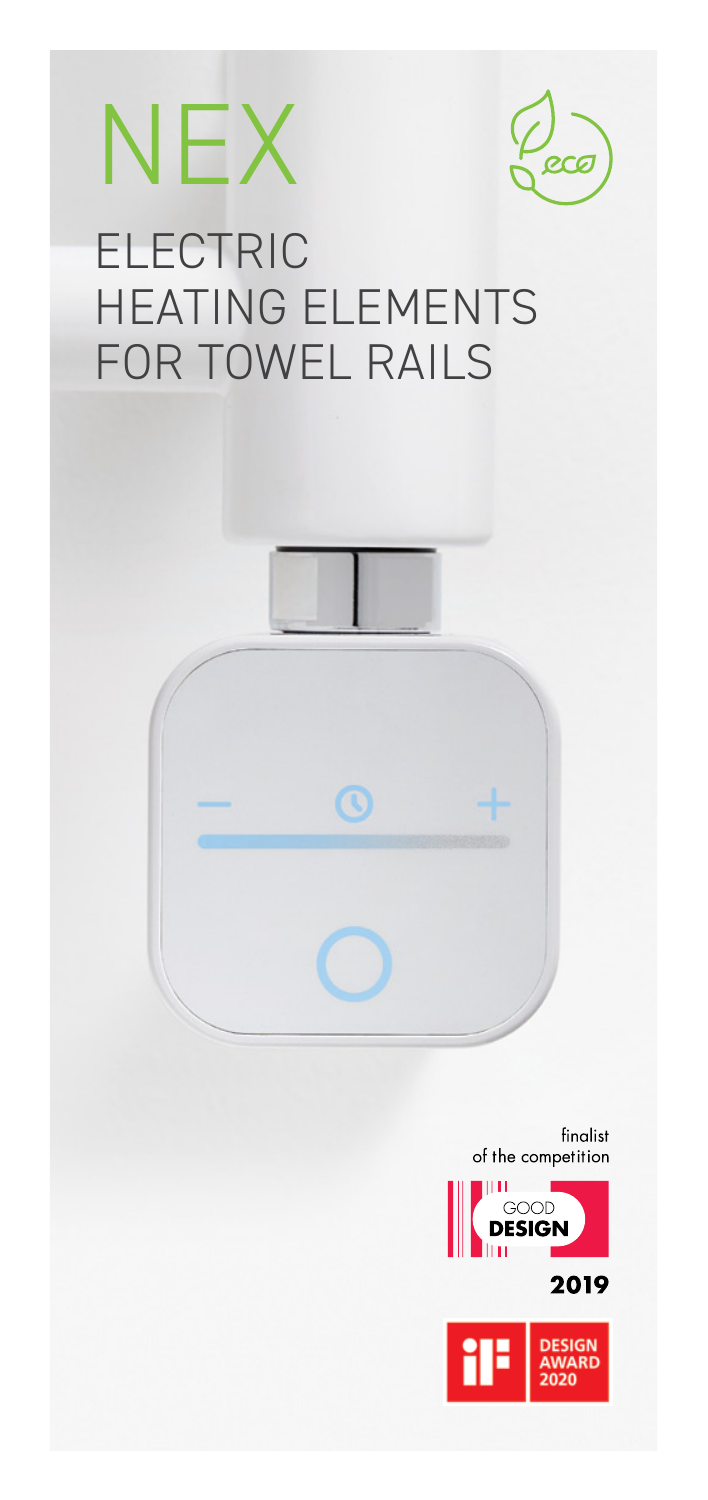## **Benefits**

Take advantages of all NEX benefits:

- **>** Connect to the central heating system or create autonomous electrical system
- Regulate the temperature of the heater
- ▶ Decide whether the heater works in continuous mode or turns on only for the time you set
- Regulate temperature and time of heating
- Warm your apartment also after heating season
- > Protect installation against freezing
- **>** Eliminate the problem of hanging cables thanks to cover cable
- Set the controller according to your needs – possibility of rotates controller by 330°
- Install devices with cable without bathroom renovation

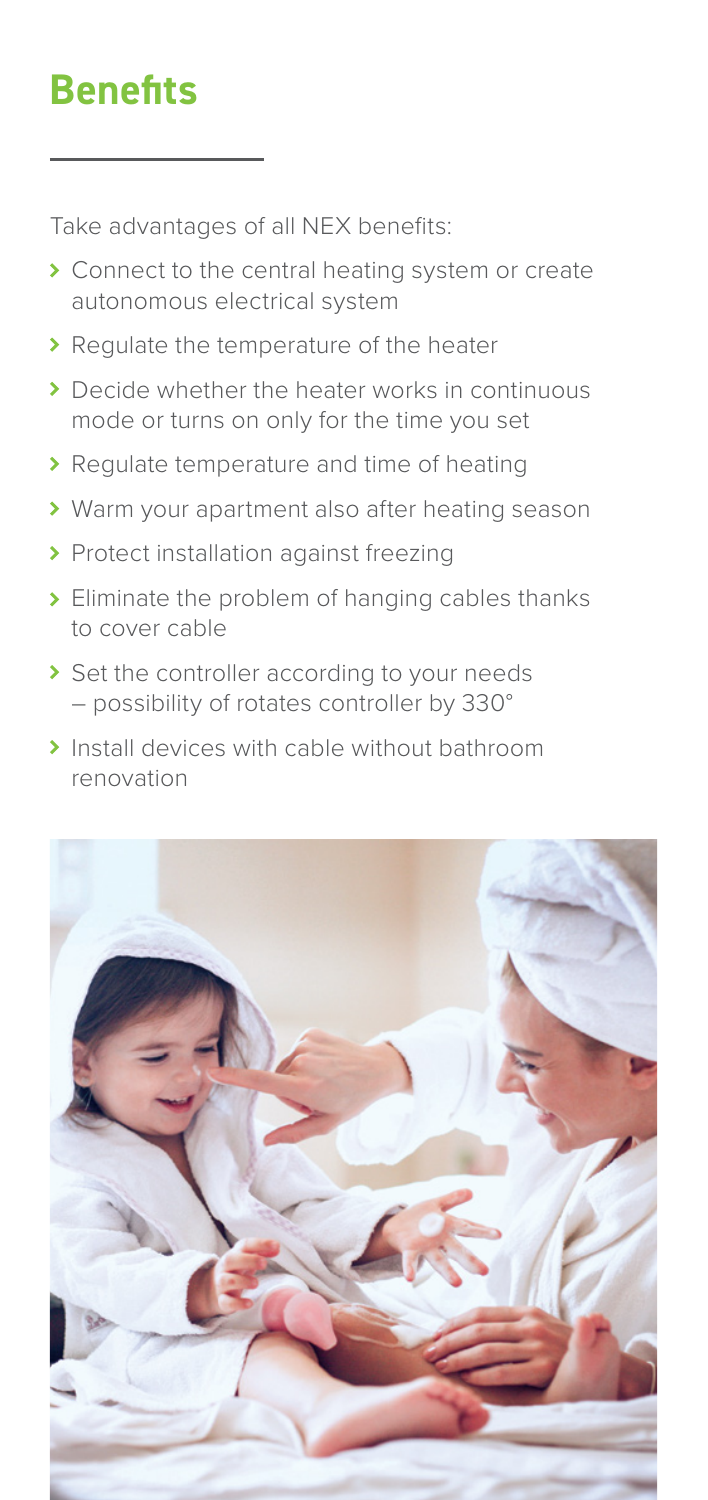## **Functionality**



3 TIMERS: turbo, start-stop, delayed start



Temperature regulation from 30°C to 60°C



Three-level overheating protection



Possibility of rotates controller by 330°



Low power consumption ULTRA-LOW-POWER



Protection against freezing (ANTIFREEZE)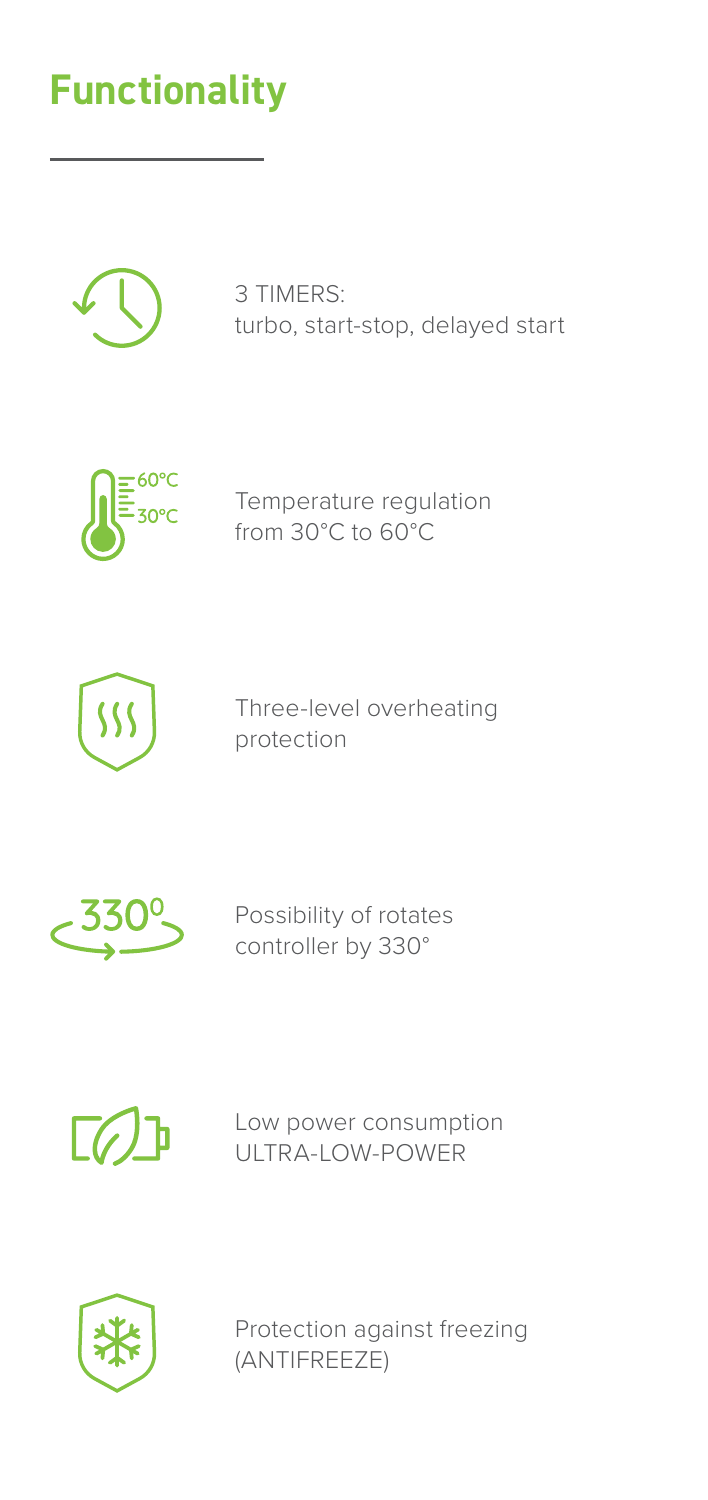### **User-friendly interface**



## **What do you get with NEX?**

- > COMFORT no more moisture in bathroom
- > LUXURY / WELL-BEING always warm and dry towels
- > ECO FRIENDLY low power consumption in standby mode
- > SAFETY two-levels overheating protection
- > CLEAN MIND no more cold in your house
- > **MONEY IN POCKET** adjust time of heating to your needs
- > DESIGN adopt to any style and types of radiator
- **> COMMUNICATION** LED panels indicated temperature and activated function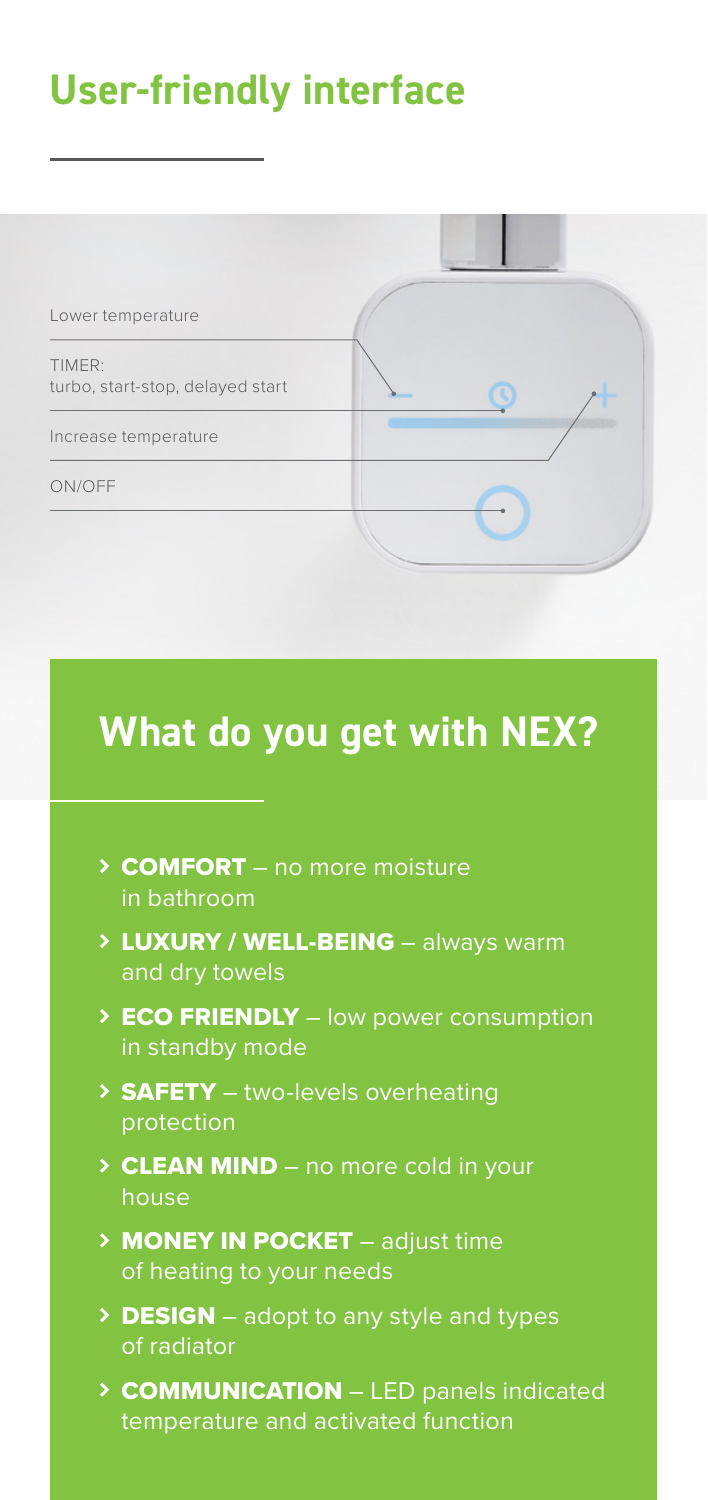## **Adjust electric heating elements to your heater**

| <b>Towel Rail power [W]</b><br>$(75/65/20^{\circ}C)$ | <b>Electric heating</b><br>elements power [W] |
|------------------------------------------------------|-----------------------------------------------|
| <140                                                 | 120                                           |
| $140 - 260$                                          | 200                                           |
| $260 - 380$                                          | 300                                           |
| $380 - 520$                                          | 400                                           |
| $520 - 620$                                          | 500                                           |
| $620 - 750$                                          | 600                                           |
| 750 - 890                                            | 800                                           |
| 890 - 1100                                           | 1000                                          |
| 1100 - 1500                                          | 1200                                          |

#### **Technical parameters**

- ▶ Nominal voltage: 230V, 50 Hz
- > Insulation class: Class I
- Ingress protection class: IPX5
- Radiator connection: ½"

# **Colours of thermostat**